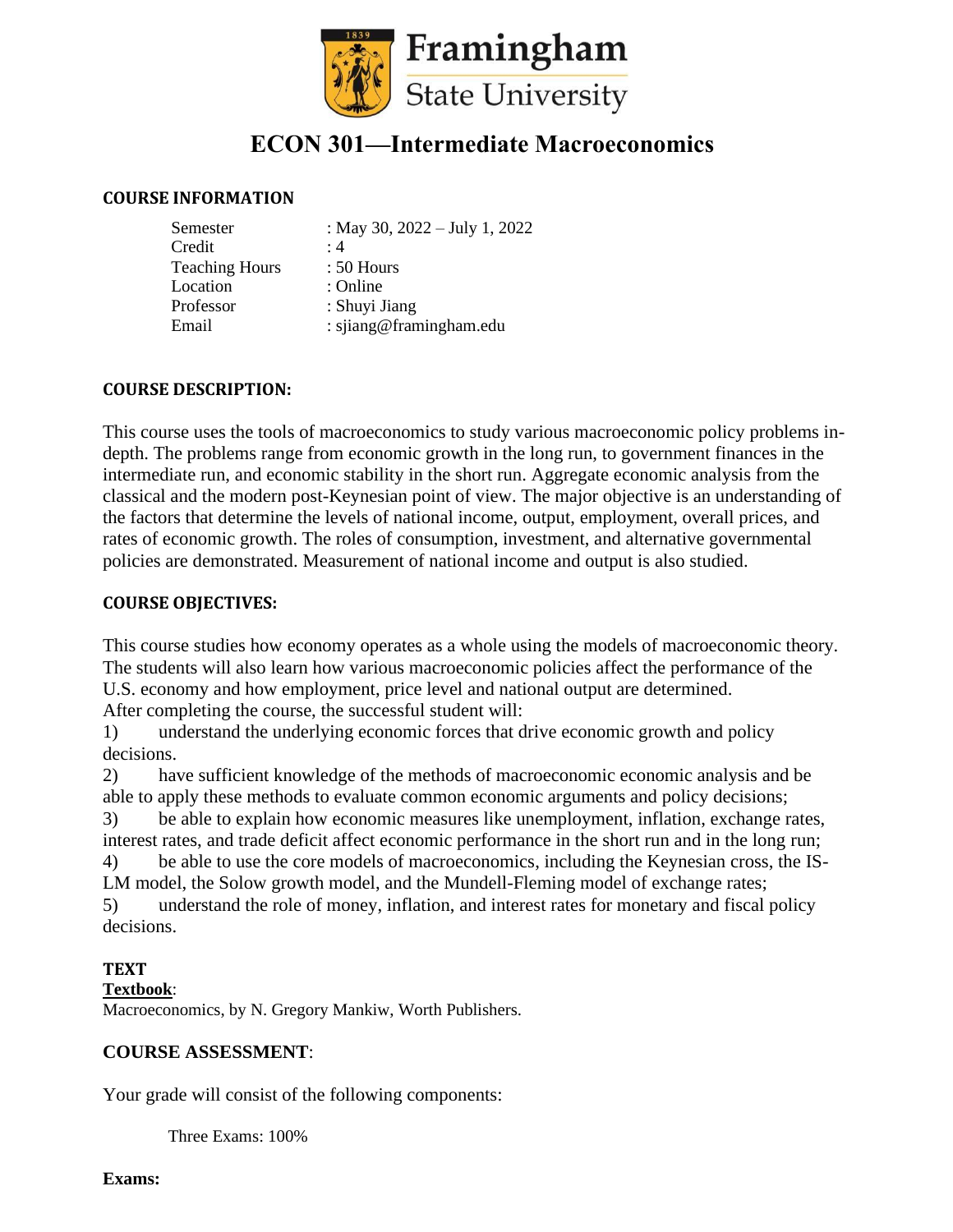

I give five multiple-choice exams. These dates are indicated on the syllabus. The exams will consist of multiple-choice questions, four choices. No make-up exams will be given except for predetermined exceptions.

# **ACADEMIC HONESTY POLICY:**

Integrity is essential to academic life. Consequently, students who enroll at Framingham State University agree to maintain high standards of academic honesty and scholarly practice. They shall be responsible for familiarizing themselves with the published policies and procedures regarding academic honesty. Academic honesty requires but is not limited to the following practices: appropriately citing all published and unpublished sources, whether quoted, paraphrased, or otherwise expressed, in all of the student's oral and written, technical and artistic work.

#### **Academic Accommodations Policy:**

*Please refer to the FSU handbook found here:* 

https://www.framingham.edu/Assets/uploads

## **COURSE SCHEDULE**

| Week 1 | Chapter 1                       | Introduction & Syllabus, etc.     |  |
|--------|---------------------------------|-----------------------------------|--|
|        | Chapter 2                       | The Data of Macroeconomics        |  |
|        | Chapter 3                       | National Income                   |  |
|        | <b>Assignment 1 Chapter 1-3</b> |                                   |  |
| Week 2 | Chapter 4                       | <b>Monetary System</b>            |  |
|        | <b>EXAM 1 Chapter 1-4</b>       |                                   |  |
|        | Chapter 5                       | Inflation                         |  |
| Week 3 | Chapter 6                       | The Open Economy                  |  |
|        | Chapter 7                       | Unemployment and the Labor Market |  |
|        | <b>Assignment 2 Chapter 4-7</b> |                                   |  |
| Week 4 | Chapter 8                       | Economic Growth 1                 |  |
|        | <b>EXAM 2 Chapter 5-8</b>       |                                   |  |
|        | Chapter 9                       | Economic Growth 2                 |  |
| Week 5 | Chapter 11                      | Aggregate Demand 1                |  |

# **COURSE OUTLINE AND SCHEDULE**